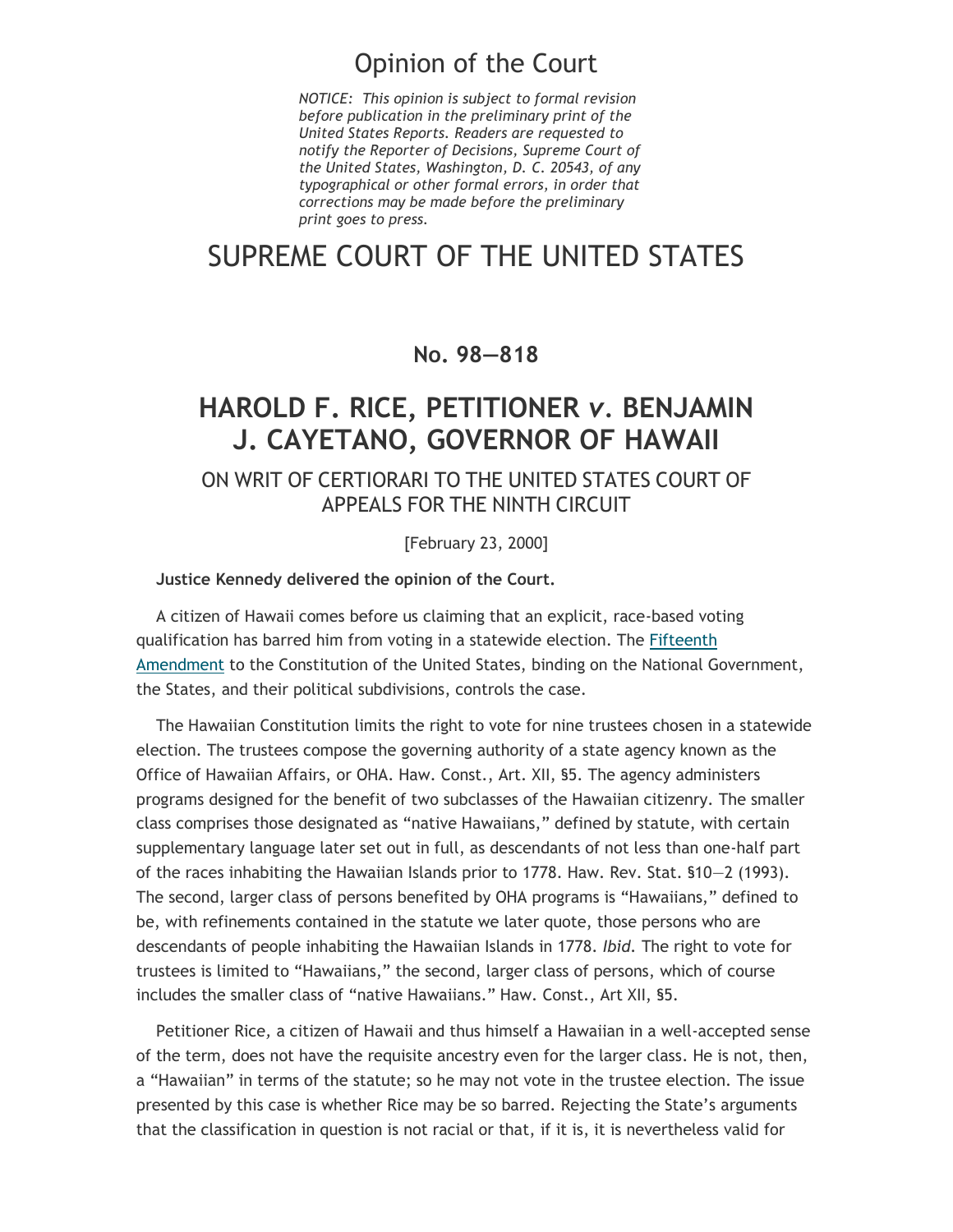other reasons, we hold Hawaii's denial of petitioner's right to vote to be a clear violation of the [Fifteenth Amendment.](https://www.law.cornell.edu/supct-cgi/get-const?amendmentxv)

I

 When Congress and the State of Hawaii enacted the laws we are about to discuss and review, they made their own assessments of the events which intertwine Hawaii's history with the history of America itself. We will begin with a very brief account of that historical background. Historians and other scholars who write of Hawaii will have a different purpose and more latitude than do we. They may draw judgments either more laudatory or more harsh than the ones to which we refer. Our more limited role, in the posture of this particular case, is to recount events as understood by the lawmakers, thus ensuring that we accord proper appreciation to their purposes in adopting the policies and laws at issue. The litigants seem to agree that two works in particular are appropriate for our consideration, and we rely in part on those sources. See L. Fuchs, Hawaii Pono: An Ethnic and Political History (1961) (hereinafter Fuchs); 1–3 R. Kuykendall, The Hawaiian Kingdom (1938); (1953); (1967) (hereinafter Kuykendall).

 The origins of the first Hawaiian people and the date they reached the islands are not established with certainty, but the usual assumption is that they were Polynesians who voyaged from Tahiti and began to settle the islands around A. D. 750. Fuchs 4; 1 Kuykendall 3; see also G. Daws, Shoal of Time: A History of the Hawaiian Islands xii—xiii (1968) (Marquesas Islands and Tahiti). When England's Captain Cook made landfall in Hawaii on his expedition in 1778, the Hawaiian people had developed, over the preceding 1,000 years or so, a cultural and political structure of their own. They had well-established traditions and customs and practiced a polytheistic religion. Agriculture and fishing sustained the people, and, though population estimates vary, some modern historians conclude that the population in 1778 was about 200,000—300,000. See Fuchs 4; R. Schmitt, Historical Statistics of Hawaii 7 (1977) (hereinafter Schmitt). The accounts of Hawaiian life often remark upon the people's capacity to find beauty and pleasure in their island existence, but life was not altogether idyllic. In Cook's time the islands were ruled by four different kings, and intra-Hawaiian wars could inflict great loss and suffering. Kings or principal chieftains, as well as high priests, could order the death or sacrifice of any subject. The society was one, however, with its own identity, its own cohesive forces, its own history.

 In the years after Cook's voyage many expeditions would follow. A few members of the ships' companies remained on the islands, some as authorized advisors, others as deserters. Their intermarriage with the inhabitants of Hawaii was not infrequent.

 In 1810, the islands were united as one kingdom under the leadership of an admired figure in Hawaiian history, Kamehameha I. It is difficult to say how many settlers from Europe and America were in Hawaii when the King consolidated his power. One historian estimates there were no more than 60 or so settlers at that time. 1 Kuykendall 27. An influx was soon to follow. Beginning about 1820, missionaries arrived, of whom Congregationalists from New England were dominant in the early years. They sought to teach Hawaiians to abandon religious beliefs and customs that were contrary to Christian teachings and practices.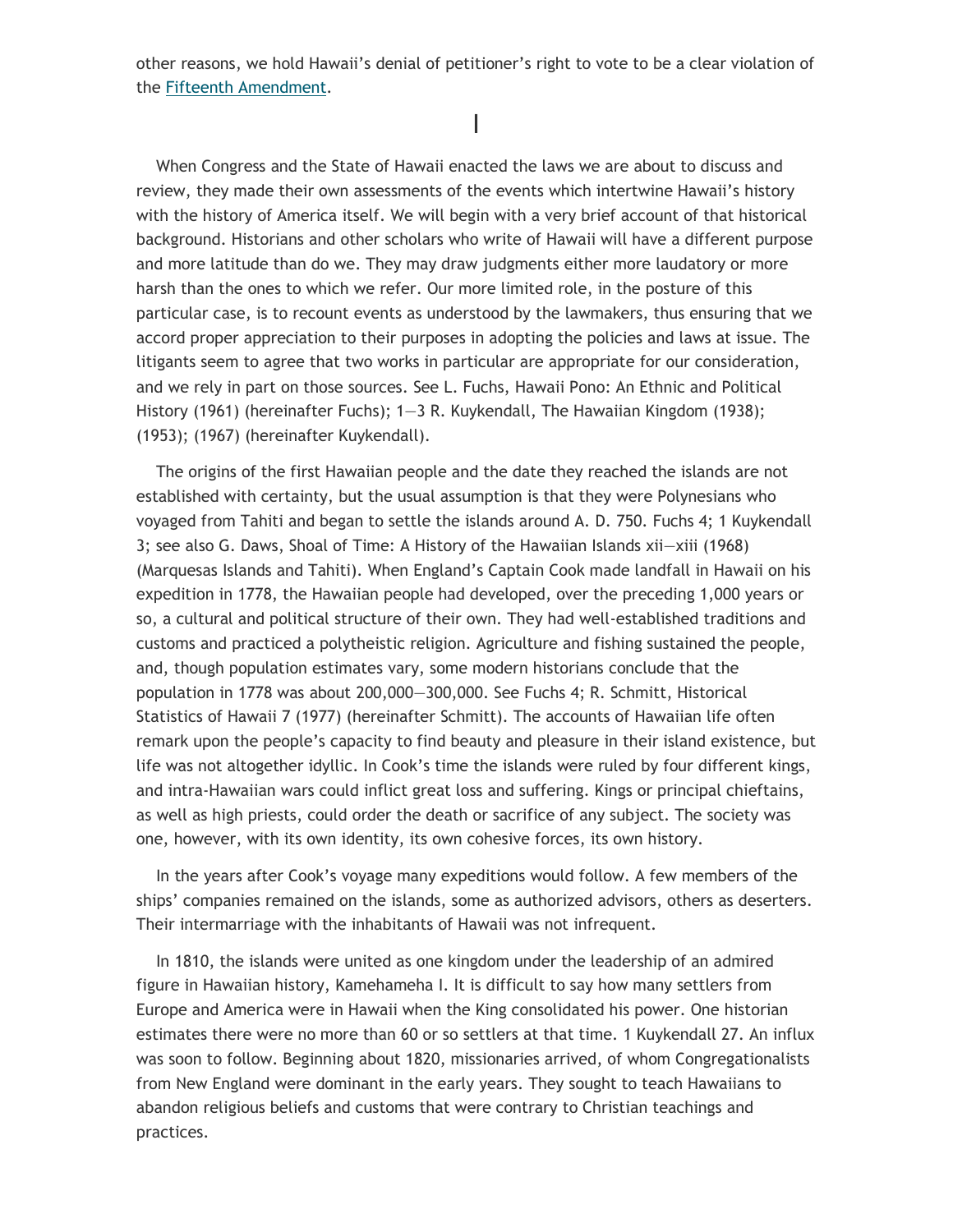The 1800's are a story of increasing involvement of westerners in the economic and political affairs of the Kingdom. Rights to land became a principal concern, and there was unremitting pressure to allow non-Hawaiians to use and to own land and to be secure in their title. Westerners were not the only ones with pressing concerns, however, for the disposition and ownership of land came to be an unsettled matter among the Hawaiians themselves.

 The status of Hawaiian lands has presented issues of complexity and controversy from at least the rule of Kamehameha I to the present day. We do not attempt to interpret that history, lest our comments be thought to bear upon issues not before us. It suffices to refer to various of the historical conclusions that appear to have been persuasive to Congress and to the State when they enacted the laws soon to be discussed.

 When Kamehameha I came to power, he reasserted suzerainty over all lands and provided for control of parts of them by a system described in our own cases as "feudal." *Hawaii Housing Authority* v. *Midkiff,* [467 U.S. 229,](https://www.law.cornell.edu/supct-cgi/get-us-cite?467+229) 232 (1984); *Kaiser Aetna* v. *United States,* [444 U.S. 164,](https://www.law.cornell.edu/supct-cgi/get-us-cite?444+164) 166 (1979). A well-known description of the King's early decrees is contained in an 1864 opinion of the Supreme Court of the Kingdom of Hawaii. The court, in turn, drew extensively upon an earlier report which recited, in part, as follows:

"'When the islands were conquered by Kamehameha I., he followed the example of his predecessors, and divided out the lands among his principal warrior chiefs, retaining, however, a portion in his own hands to be cultivated or managed by his own immediate servants or attendants. Each principal chief divided his lands anew and gave them out to an inferior order of chiefs or persons of rank, by whom they were subdivided again and again after (often) passing through the hands of four, five or six persons from the King down to the lowest class of tenants. All these persons were considered to have rights in the lands, or the productions of them, the proportions of which rights were not clearly defined, although universally acknowledged… . The same rights which the King possessed over the superior landlords and all under them, the several grades of landlords possessed over their inferiors, so that there was a joint ownership of the land, the King really owning the allodium, and the person in whose hands he placed the land, holding it in trust.'" *In re Estate of His Majesty Kamehameha IV*, 2 Haw. 715, 718—719 (quoting Principles Adopted by the Board of Commissioners to Quiet Land Titles, 2 Stat. Laws 81—82 (Haw. Kingdom 1847)).

 Beginning in 1839 and through the next decade, a successive ruler, Kamehameha III, approved a series of decrees and laws designed to accommodate demands for ownership and security of title. In the words of the Hawaiian Supreme Court, "[t]he subject of rights in land was one of daily increasing importance to the newly formed Government, for it was obvious that the internal resources of the country could not be developed until the system of undivided and undefined ownership in land should be abolished." 2 Haw.*,* at 721. Arrangements were made to confer freehold title in some lands to certain chiefs and other individuals. The King retained vast lands for himself, and directed that other extensive lands be held by the government, which by 1840 had adopted the first Constitution of the islands. Thus was effected a fundamental and historic division, known as the Great Mahele. In 1850, foreigners, in turn, were given the right of land ownership.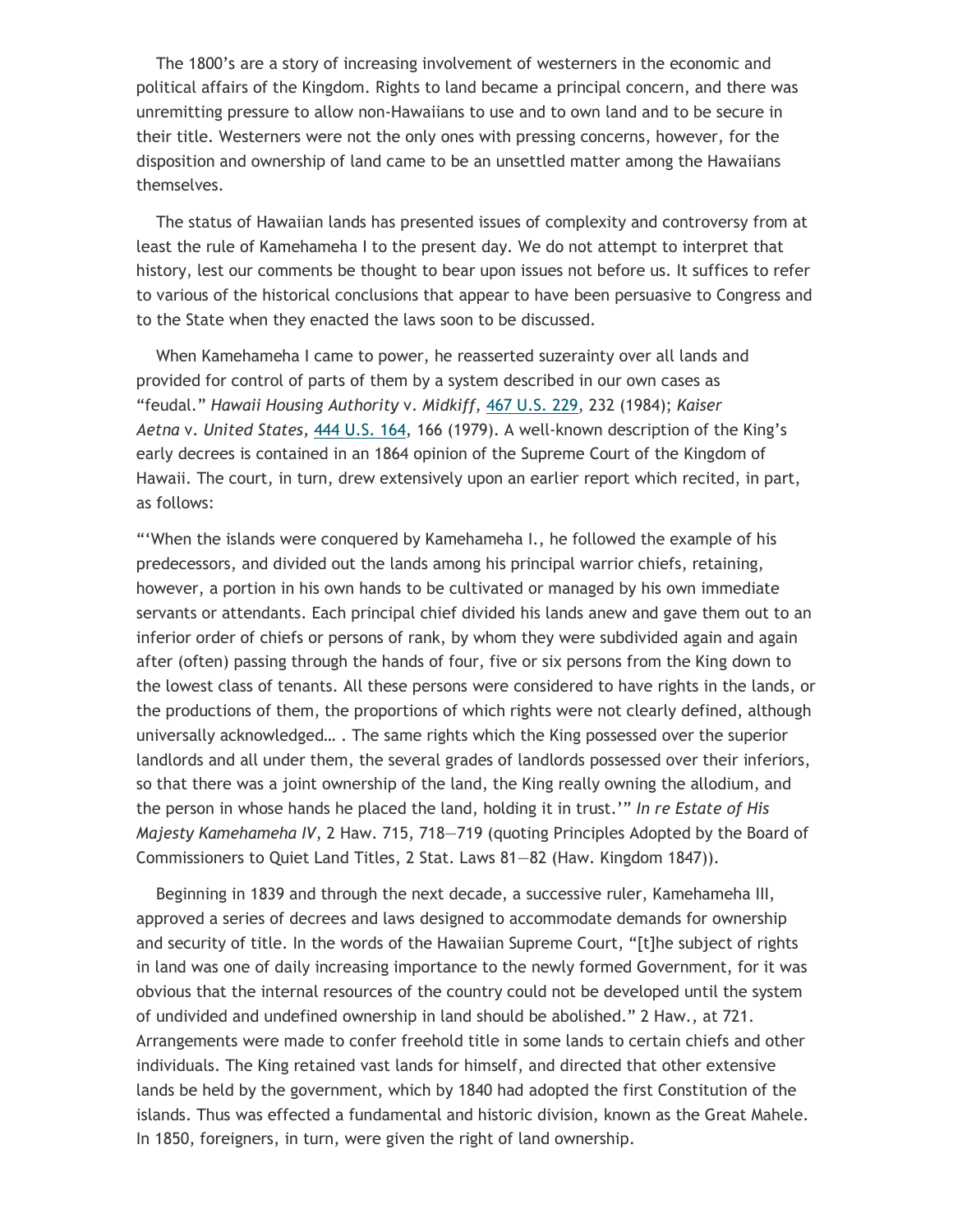The new policies did not result in wide dispersal of ownership. Though some provisions had been attempted by which tenants could claim lands, these proved ineffective in many instances, and ownership became concentrated. In 1920, the Congress of the United States, in a Report on the bill establishing the Hawaiian Homes Commission, made an assessment of Hawaiian land policy in the following terms:

"Your committee thus finds that since the institution of private ownership of lands in Hawaii the native Hawaiians, outside of the King and the chiefs, were granted and have held but a very small portion of the lands of the Islands. Under the homestead laws somewhat more than a majority of the lands were homesteaded to Hawaiians, but a great many of these lands have been lost through improvidence and inability to finance farming operations. Most frequently, however, the native Hawaiian, with no thought of the future, has obtained the land for a nominal sum, only to turn about and sell it to wealthy interests for a sum more nearly approaching its real value. The Hawaiians are not business men and have shown themselves unable to meet competitive conditions unaided. In the end the speculators are the real beneficiaries of the homestead laws. Thus the tax returns for 1919 show that only 6.23 per centum of the property of the Islands is held by native Hawaiians and this for the most part is lands in the possession of approximately a thousand wealthy Hawaiians, the descendents of the chiefs." H. R. Rep. No. 839, 66th Cong., 2d Sess., 6 (1920).

 While these developments were unfolding, the United States and European powers made constant efforts to protect their interests and to influence Hawaiian political and economic affairs in general. The first "articles of arrangement" between the United States and the Kingdom of Hawaii were signed in 1826, 8 Department of State, Treaties and Other International Agreements of the United States of America 1776—1949, p. 861 (C. Bevans comp. 1968), and additional treaties and conventions between the two countries were signed in 1849, 1875, and 1887, see Treaty with the Hawaiian Islands, 9 Stat. 977 (1849) (friendship, commerce, and navigation); Convention between the United States of America and His Majesty the King of the Hawaiian Islands, 19 Stat. 625 (1875) (commercial reciprocity); Supplementary Convention between the United States of America and His Majesty the King of the Hawaiian Islands, 25 Stat. 1399 (1887) (same). The United States was not the only country interested

in Hawaii and its affairs, but by the later part of the century the reality of American dominance in trade, settlement, economic expansion, and political influence became apparent.

 Tensions intensified between an anti-Western, pro-native bloc in the government on the one hand and Western business interests and property owners on the other. The conflicts came to the fore in 1887. Westerners forced the resignation of the Prime Minister of the Kingdom of Hawaii and the adoption of a new Constitution, which, among other things, reduced the power of the monarchy and extended the right to vote to non-Hawaiians. 3 Kuykendall 344—372.

 Tensions continued through 1893, when they again peaked, this time in response to an attempt by the then Hawaiian monarch, Queen Liliuokalani, to promulgate a new constitution restoring monarchical control over the House of Nobles and limiting the franchise to Hawaiian subjects. A so-called Committee of Safety, a group of professionals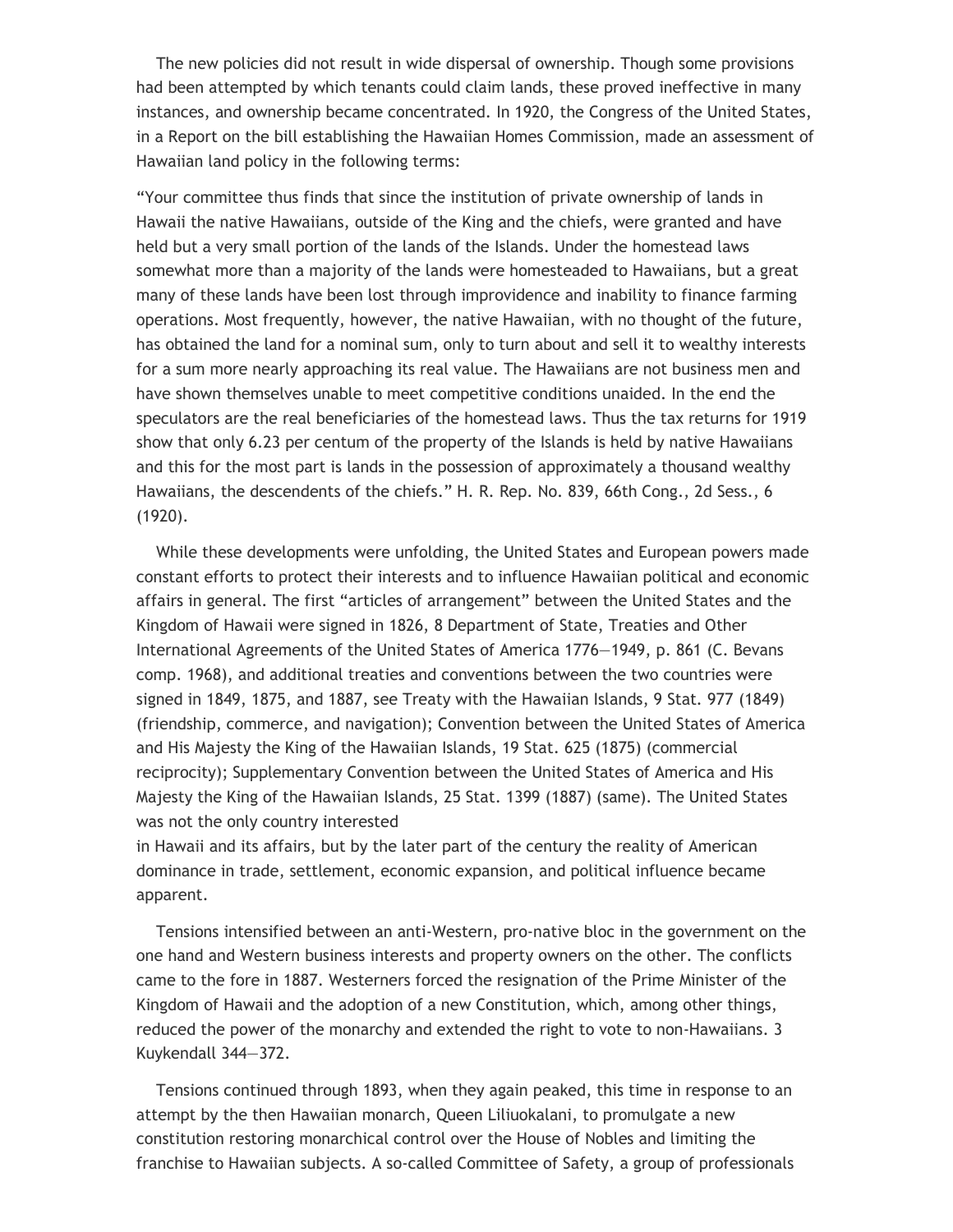and businessmen, with the active assistance of John Stevens, the United States Minister to Hawaii, acting with United States armed forces, replaced the monarchy with a provisional government. That government sought annexation by the United States. On December 18 of the same year, President Cleveland, unimpressed and indeed offended by the actions of the American Minister, denounced the role of the American forces and called for restoration of the Hawaiian monarchy. Message of the President to the Senate and House of Representatives, reprinted in H. R. Rep. No. 243, 53d Cong., 2d Sess., 3—15 (1893). The Queen could not resume her former place, however, and, in 1894, the provisional government established the Republic of Hawaii. The Queen abdicated her throne a year later.

 In 1898, President McKinley signed a Joint Resolution, sometimes called the Newlands Resolution, to annex the Hawaiian Islands as territory of the United States. 30 Stat. 750. According to the Joint Resolution, the Republic of Hawaii ceded all former Crown, government, and public lands to the United States. *Ibid*. The resolution further provided that revenues from the public lands were to be "used solely for the benefit of the inhabitants of the Hawaiian Islands for educational and other public purposes." *Ibid.* Two years later the Hawaiian Organic Act established the Territory of Hawaii, asserted United States control over the ceded lands, and put those lands "in the possession, use, and control of the government of the Territory of Hawaii … until otherwise provided for by Congress." Act of Apr. 30, 1900, ch. 339, §91, 31 Stat. 159.

 In 1993, a century after the intervention by the Committee of Safety, the Congress of the United States reviewed this history, and in particular the role of Minister Stevens. Congress passed a Joint Resolution recounting the events in some detail and offering an apology to the native Hawaiian people. 107 Stat. 1510.

 Before we turn to the relevant provisions two other important matters, which affected the demographics of Hawaii, must be recounted. The first is the tragedy inflicted on the early Hawaiian people by the introduction of western diseases and infectious agents. As early as the establishment of the rule of Kamehameha I, it was becoming apparent that the native population had serious vulnerability to diseases borne to the islands by settlers. High mortality figures were experienced in infancy and adulthood, even from common illnesses such as diarrhea, colds, and measles. Fuchs 13; see Schmitt 58. More serious diseases took even greater tolls. In the smallpox epidemic of 1853, thousands of lives were lost. *Ibid.* By 1878, 100 years after Cook's arrival, the native population had been reduced to about 47,500 people. *Id.,* at 25. These mortal illnesses no doubt were an initial cause of the despair, disenchantment, and despondency some commentators later noted in descendents of the early Hawaiian people. See Fuchs 13.

 The other important feature of Hawaiian demographics to be noted is the immigration to the islands by people of many different races and cultures. Mostly in response to the demand of the sugar industry for arduous labor in the cane fields, successive immigration waves brought Chinese, Portuguese, Japanese, and Filipinos to Hawaii. Beginning with the immigration of 293 Chinese in 1852, the plantations alone drew to Hawaii, in one estimate, something over 400,000 men, women, and children over the next century. *Id*., at 24; A. Lind, Hawaii's People 6—7 (4th ed. 1980). Each of these ethnic and national groups has had its own history in Hawaii, its own struggles with societal and official discrimination, its own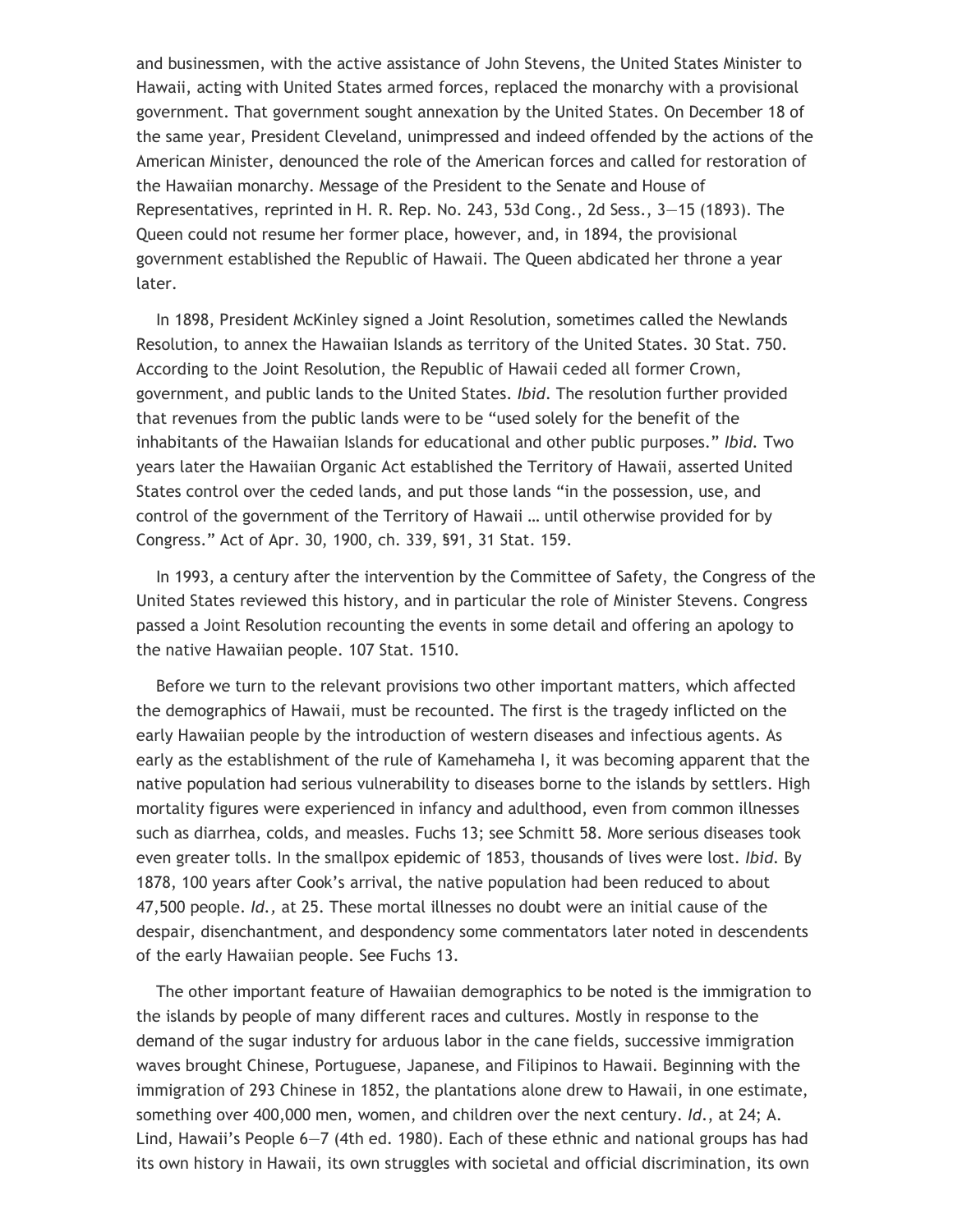successes, and its own role in creating the present society of the islands. See E. Nordyke, The Peopling of Hawai'i 28—98 (2d ed. 1989). The 1990 census figures show the resulting ethnic diversity of the Hawaiian population. U.S. Dept. of Commerce, Bureau of Census, 1990 Census of Population, Supplementary Reports, Detailed Ancestry Groups for States (Oct. 1992).

 With this background we turn to the legislative enactments of direct relevance to the case before us.

## II

 Not long after the creation of the new Territory, Congress became concerned with the condition of the native Hawaiian people. See H. R. Rep. No. 839, 66th Cong., 2d Sess., 2—6 (1920); Hearings on the Rehabilitation and Colonization of Hawaiians and Other Proposed Amendments to the Organic Act of the Territory of Hawaii before the House Committee on the Territories, 66th Cong., 2d Sess. (1920). Reciting its purpose to rehabilitate the native Hawaiian population, see H. R. Rep. No. 839, at 1—2, Congress enacted the Hawaiian Homes Commission Act, which set aside about 200,000 acres of the ceded public lands and created a program of loans and long-term leases for the benefit of native Hawaiians. Act of July 9, 1921, ch. 42, 42 Stat. 108. The Act defined "native Hawaiian[s]" to include "any descendant of not less than one-half part of the blood of the races inhabiting the Hawaiian Islands previous to 1778." *Ibid*.

 Hawaii was admitted as the fiftieth State of the Union in 1959. With admission, the new State agreed to adopt the Hawaiian Homes Commission Act as part of its own Constitution. Pub. L. 86—3, §§4, 7, 73 Stat. 5, 7 (Admission Act); see Haw. Const., Art. XII, §§1—3. In addition, the United States granted Hawaii title to all public lands and public property within the boundaries of the State, save those which the Federal Government retained for its own use. Admission Act  $$5(b)–(d)$ , 73 Stat. 5. This grant included the 200,000 acres set aside under the Hawaiian Homes Commission Act and almost 1.2 million additional acres of land. Brief for United States as *Amicus Curiae* 4.

 The legislation authorizing the grant recited that these lands, and the proceeds and income they generated, were to be held "as a public trust" to be "managed and disposed of for one or more of" five purposes:

"[1] for the support of the public schools and other public educational institutions, [2] for the betterment of the conditions of native Hawaiians, as defined in the Hawaiian Homes Commission Act, 1920, as amended, [3] for the development of farm and home ownership on as widespread a basis as possible[,] [4] for the making of public improvements, and [5] for the provision of lands for public use." Admission Act §5(f), 73 Stat. 6.

 In the first decades following admission, the State apparently continued to administer the lands that had been set aside under the Hawaiian Homes Commission Act for the benefit of native Hawaiians. The income from the balance of the public lands is said to have "by and large flowed to the department of education." Hawaii Senate Journal, Standing Committee Rep. No. 784, pp. 1350, 1351 (1979).

 In 1978 Hawaii amended its Constitution to establish the Office of Hawaiian Affairs, Haw. Const., Art. XII, §5, which has as its mission "[t]he betterment of conditions of native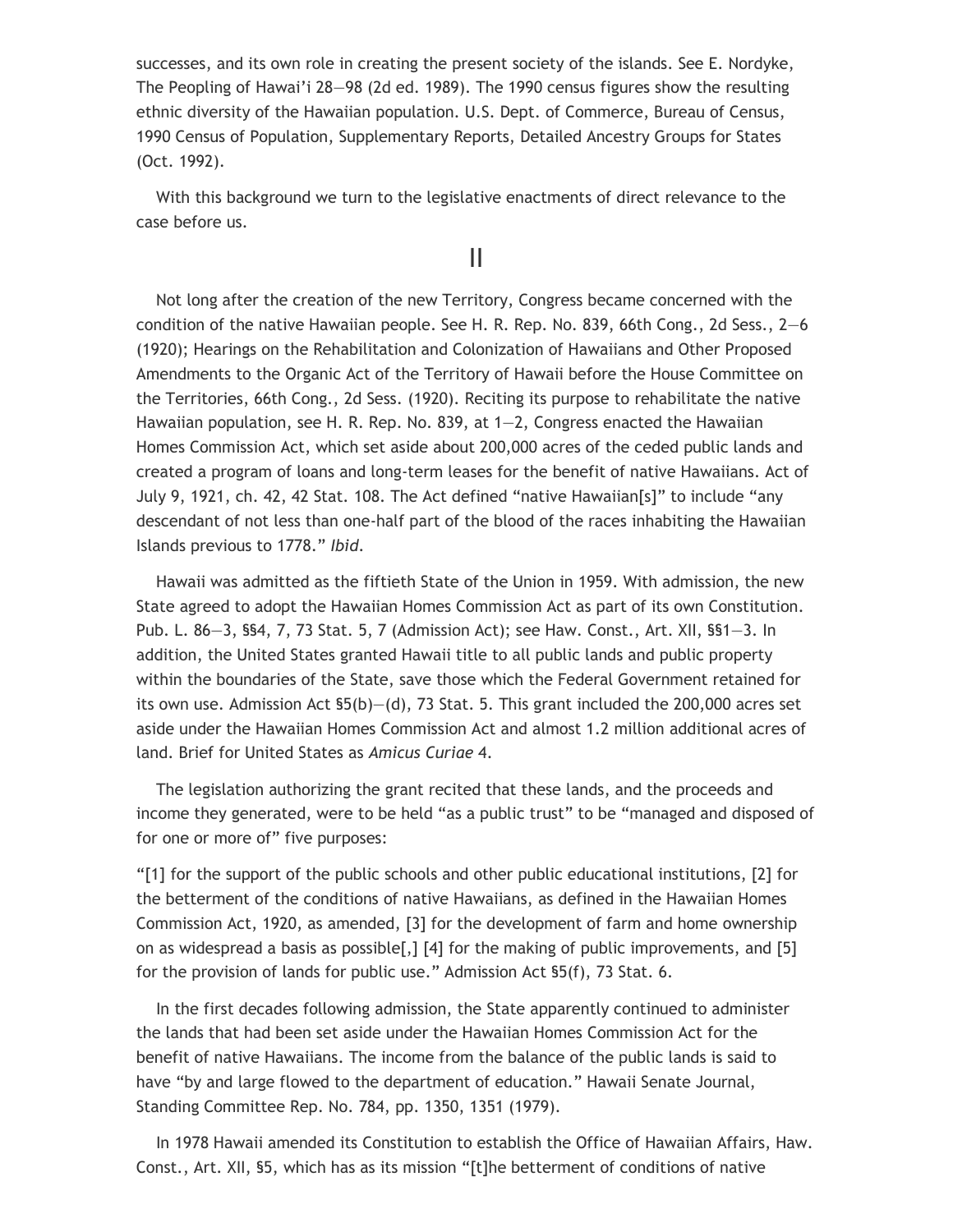Hawaiians … [and] Hawaiians," Haw. Rev. Stat. §10—3 (1993). Members of the 1978 constitutional convention, at which the new amendments were drafted and proposed, set forth the purpose of the proposed agency:

"Members [of the Committee of the Whole] were impressed by the concept of the Office of Hawaiian Affairs which establishes a public trust entity for the benefit of the people of Hawaiian ancestry. Members foresaw that it will provide Hawaiians the right to determine the priorities which will effectuate the betterment of their condition and welfare and promote the protection and preservation of the Hawaiian race, and that it will unite Hawaiians as a people." 1 Proceedings of the Constitutional Convention of Hawaii of 1978, Committee of the Whole Rep. No. 13, p. 1018 (1980).

 Implementing statutes and their later amendments vested OHA with broad authority to administer two categories of funds: a 20 percent share of the revenue from the 1.2 million acres of lands granted to the State pursuant to §5(b) of the Admission Act, which OHA is to administer "for the betterment of the conditions of native Hawaiians," Haw. Rev. Stat. §10—13.5, and any state or federal appropriations or private donations that may be made for the benefit of "native Hawaiians" and/or "Hawaiians," Haw. Const., Art. XII, §6. See generally Haw. Rev. Stat. §§10—1 to 10—16. (The 200,000 acres set aside under the Hawaiian Homes Commission Act are administered by a separate agency. See Haw. Rev. Stat. §26—17 (1993).) The Hawaiian Legislature has charged OHA with the mission of "[s]erving as the principal public agency … responsible for the performance, development, and coordination of programs and activities relating to native Hawaiians and Hawaiians," "[a]ssessing the policies and practices of other agencies impacting on native Hawaiians and Hawaiians," "conducting advocacy efforts for native Hawaiians and Hawaiians," "[a]pplying for, receiving, and disbursing, grants and donations from all sources for native Hawaiian and Hawaiian programs and services," and "[s]erving as a receptacle for reparations." Haw. Rev. Stat. §10—3.

 OHA is overseen by a nine-member board of trustees, the members of which "shall be Hawaiians" and–presenting the precise issue in this case–shall be "elected by qualified voters who are Hawaiians, as provided by law." Haw. Const., Art. XII, §5; see Haw. Rev. Stat. §§13D—1, 13D—3(b)(1) (1993). The term "Hawaiian" is defined by statute:

"'Hawaiian' means any descendant of the aboriginal peoples inhabiting the Hawaiian Islands which exercised sovereignty and subsisted in the Hawaiian Islands in 1778, and which peoples thereafter have continued to reside in Hawaii." §10—2.

The statute defines "native Hawaiian" as follows:

"'Native Hawaiian' means any descendant of not less than one-half part of the races inhabiting the Hawaiian Islands previous to 1778, as defined by the Hawaiian Homes Commission Act, 1920, as amended; provided that the term identically refers to the descendants of such blood quantum of such aboriginal peoples which exercised sovereignty and subsisted in the Hawaiian Islands in 1778 and which peoples thereafter continued to reside in Hawaii." *Ibid*.

 Petitioner Harold Rice is a citizen of Hawaii and a descendant of pre-annexation residents of the islands. He is not, as we have noted, a descendant of pre-1778 natives, and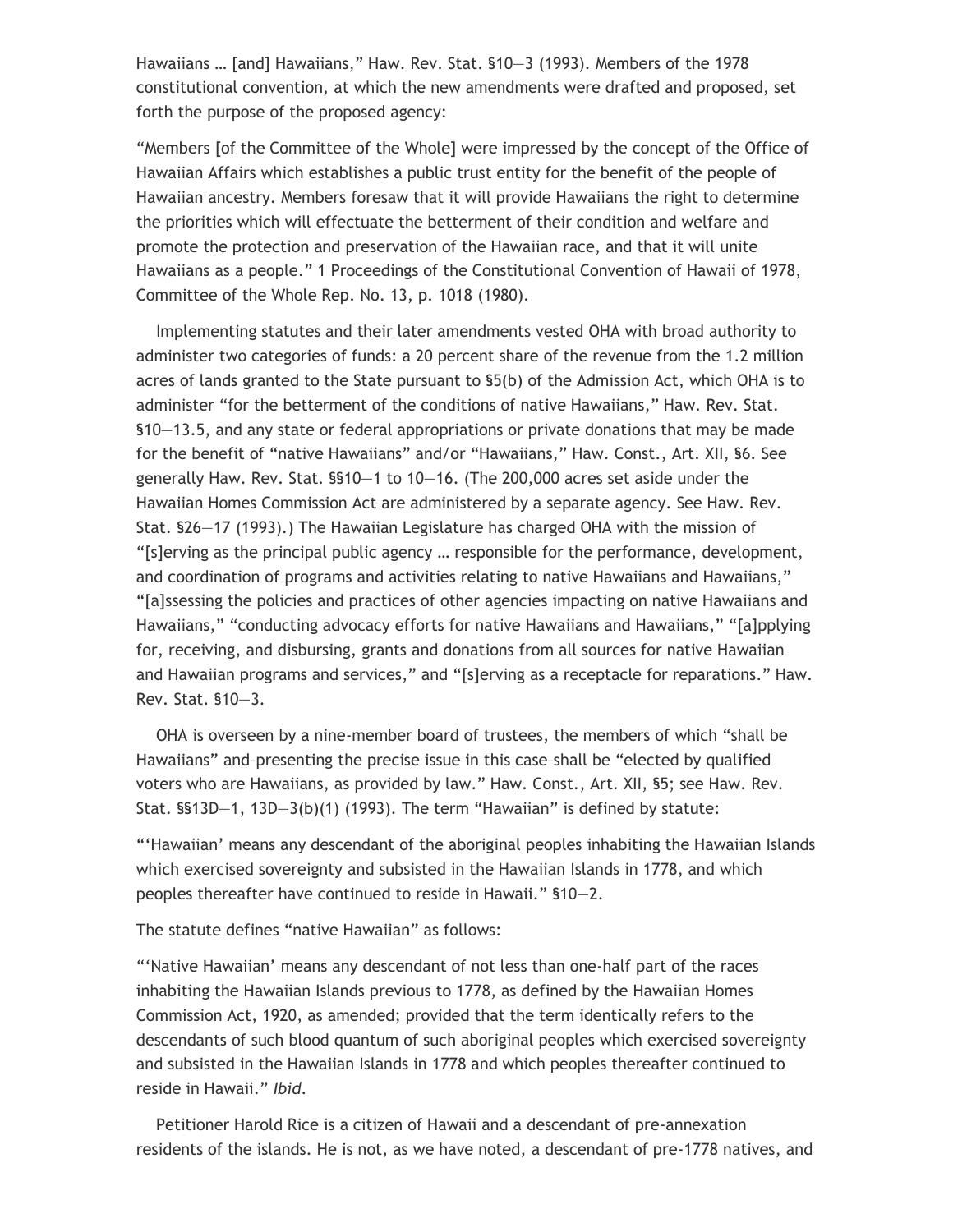so he is neither "native Hawaiian" nor "Hawaiian" as defined by the statute. Rice applied in March 1996 to vote in the elections for OHA trustees. To register to vote for the office of trustee he was required to attest: "I am also Hawaiian and desire to register to vote in OHA elections." Affidavit on Application for Voter Registration, Lodging by Petitioner, Tab 2. Rice marked through the words "am also Hawaiian and," then checked the form "yes." The State denied his application.

 Rice sued Benjamin Cayetano, the Governor of Hawaii, in the United States District Court for the District of Hawaii. (The Governor was sued in his official capacity, and the Attorney General of Hawaii defends the challenged enactments. We refer to the respondent as "the State.") Rice contested his exclusion from voting in elections for OHA trustees and from voting in a special election relating to native Hawaiian sovereignty which was held in August 1996. After the District Court rejected the latter challenge, see *Rice* v. *Cayetano*, 941 F. Supp. 1529 (1996), (a decision not before us), the parties moved for summary judgment on the claim that the Fourteenth and [Fifteenth Amendments](https://www.law.cornell.edu/supct-cgi/get-const?amendmentxv) to the United States Constitution invalidate the law excluding Rice from the OHA trustee elections.

 The District Court granted summary judgment to the State. 963 F. Supp. 1547 (Haw. 1997). Surveying the history of the islands and their people, the District Court determined that Congress and the State of Hawaii have recognized a guardian-ward relationship with the native Hawaiians, which the court found analogous to the relationship between the United States and the Indian tribes. *Id*., at 1551—1554. On this premise, the court examined the voting qualification with the latitude that we have applied to legislation passed pursuant to Congress' power over Indian affairs. *Id*., at 1554—1555 (citing *Morton* v. *Mancari,* [417 U.S. 535](https://www.law.cornell.edu/supct-cgi/get-us-cite?417+535) (1974)). Finding that the electoral scheme was "rationally related to the State's responsibility under the Admission Act to utilize a portion of the proceeds from the §5(b) lands for the betterment of Native Hawaiians," the District Court held that the voting restriction did not violate the Constitution's ban on racial classifications. 963 F. Supp., at 1554—1555.

 The Court of Appeals affirmed. 146 F.3d 1075 (CA9 1998). The court noted that Rice had not challenged the constitutionality of the underlying programs or of OHA itself. *Id*., at 1079. Considering itself bound to "accept the trusts and their administrative structure as [it found] them, and assume that both are lawful," the court held that Hawaii "may rationally conclude that Hawaiians, being the group to whom trust obligations run and to whom OHA trustees owe a duty of loyalty, should be the group to decide who the trustees ought to be." *Ibid.* The court so held notwithstanding its clear holding that the Hawaii Constitution and implementing statutes "contain a racial classification on their face." *Ibid*.

We granted certiorari, [526 U.S. 1016](https://www.law.cornell.edu/supct-cgi/get-us-cite?526+1016) (1999), and now reverse.

### III

 The purpose and command of the [Fifteenth Amendment](https://www.law.cornell.edu/supct-cgi/get-const?amendmentxv) are set forth in language both explicit and comprehensive. The National Government and the States may not violate a fundamental principle: They may not deny or abridge the right to vote on account of race. Color and previous condition of servitude, too, are forbidden criteria or classifications, though it is unnecessary to consider them in the present case.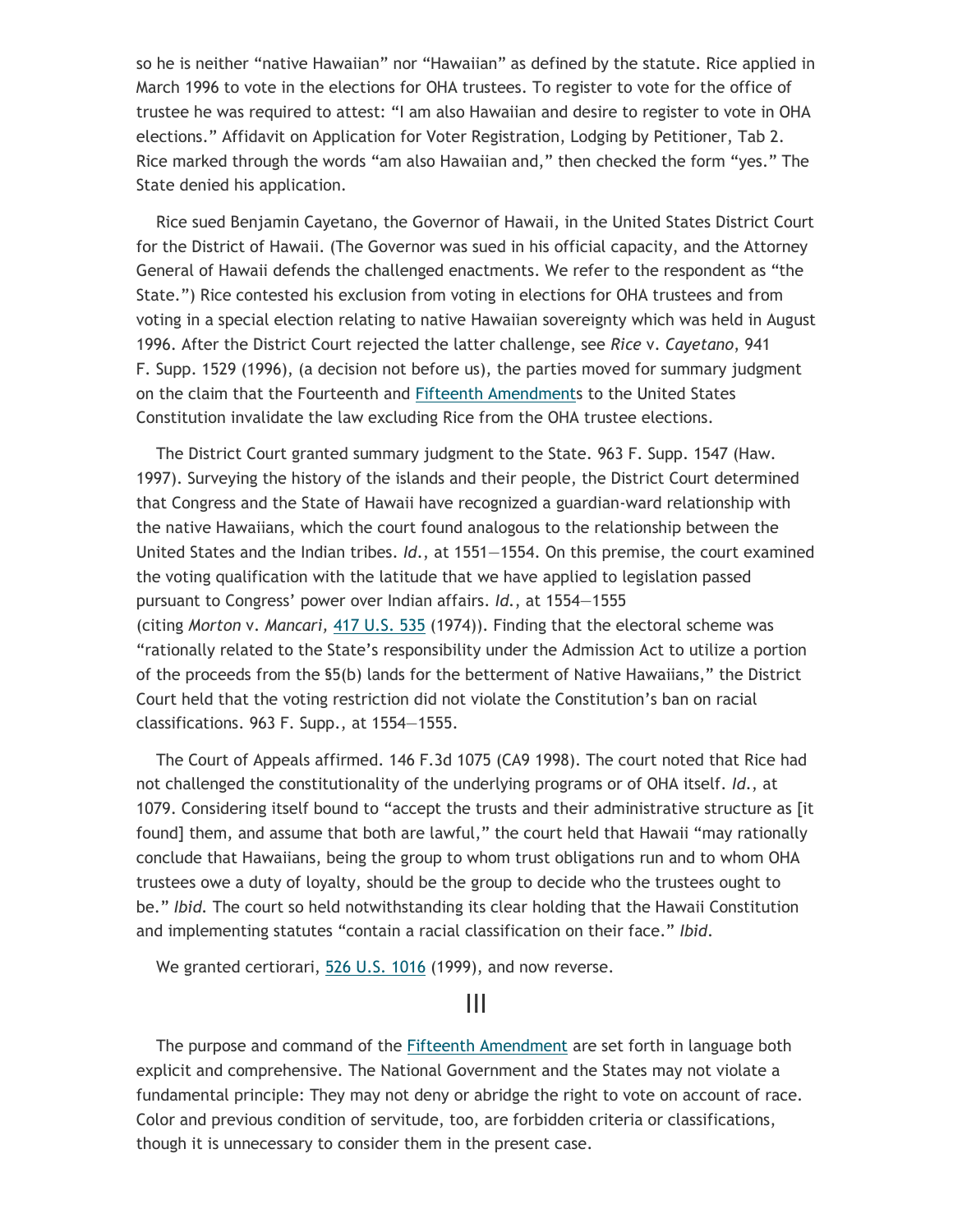Enacted in the wake of the Civil War, the immediate concern of the Amendment was to guarantee to the emancipated slaves the right to vote, lest they be denied the civil and political capacity to protect their new freedom. Vital as its objective remains, the Amendment goes beyond it. Consistent with the design of the Constitution, the Amendment is cast in fundamental terms, terms transcending the particular controversy which was the immediate impetus for its enactment. The Amendment grants protection to all persons, not just members of a particular race.

 The design of the Amendment is to reaffirm the equality of races at the most basic level of the democratic process, the exercise of the voting franchise. A resolve so absolute required language as simple in command as it was comprehensive in reach. Fundamental in purpose and effect and self-executing in operation, the Amendment prohibits all provisions denying or abridging the voting franchise of any citizen or class of citizens on the basis of race. "[B]y the inherent power of the Amendment the word white disappeared" from our voting laws, bringing those who had been excluded by reason of race within "the generic grant of suffrage made by the State." *Guinn* v.*United States,* [238 U.S. 347,](https://www.law.cornell.edu/supct-cgi/get-us-cite?238+347) 363 (1915); see also *Neal* v. *Delaware,* [103 U.S. 370,](https://www.law.cornell.edu/supct-cgi/get-us-cite?103+370) 389 (1881). The Court has acknowledged the Amendment's mandate of neutrality in straightforward terms: "If citizens of one race having certain qualifications are permitted by law to vote, those of another having the same qualifications must be. Previous to this amendment, there was no constitutional guaranty against this discrimination: now there is."*United States* v. *Reese,* [92 U.S. 214,](https://www.law.cornell.edu/supct-cgi/get-us-cite?92+214) 218 (1876).

 Though the commitment was clear, the reality remained far from the promise. Manipulative devices and practices were soon employed to deny the vote to blacks. We have cataloged before the "variety and persistence" of these techniques. *South Carolina* v. *Katzenbach,* [383 U.S. 301,](https://www.law.cornell.edu/supct-cgi/get-us-cite?383+301) 311—312 (1966) (citing, *e.g*., *Guinn, supra*(grandfather clause); *Myers* v. *Anderson*, [238 U.S. 368](https://www.law.cornell.edu/supct-cgi/get-us-cite?238+368) (1915) (same); *Lane* v. *Wilson*, [307 U.S. 268](https://www.law.cornell.edu/supct-cgi/get-us-cite?307+268) (1939) ("procedural hurdles"); *Terry* v. *Adams,* [345](https://www.law.cornell.edu/supct-cgi/get-us-cite?345+461)  [U.S. 461](https://www.law.cornell.edu/supct-cgi/get-us-cite?345+461) (1953) (white primary); *Smith* v. *Allwright,* [321 U.S. 649](https://www.law.cornell.edu/supct-cgi/get-us-cite?321+649) (1944) (same);*United States* v. *Thomas*, [362 U.S. 58](https://www.law.cornell.edu/supct-cgi/get-us-cite?362+58) (1960) *(per curiam)* (registration challenges); *Gomillion* v. *Lightfoot*, [364 U.S. 339](https://www.law.cornell.edu/supct-cgi/get-us-cite?364+339) (1960) (racial gerrymandering); *Louisiana* v. *United States*, [380 U.S. 145](https://www.law.cornell.edu/supct-cgi/get-us-cite?380+145) (1965) ("interpretation tests")). Progress was slow, particularly when litigation had to proceed case by case, district by district, sometimes voter by voter. See 383 U.S.*,* at 313—315.

 Important precedents did emerge, however, which give instruction in the case now before us. The [Fifteenth Amendment](https://www.law.cornell.edu/supct-cgi/get-const?amendmentxv) was quite sufficient to invalidate a scheme which did not mention race but instead used ancestry in an attempt to confine and restrict the voting franchise. In 1910, the State of Oklahoma enacted a literacy requirement for voting eligibility, but exempted from that requirement the " 'lineal descendant[s]' " of persons who were " 'on January 1, 1866, or at any time prior thereto, entitled to vote under any form of government, or who at that time resided in some foreign nation.' " *Guinn, supra*, at 357. Those persons whose ancestors were entitled to vote under the State's previous, discriminatory voting laws were thus exempted from the eligibility test. Recognizing that the test served only to perpetuate those old laws and to effect a transparent racial exclusion, the Court invalidated it. 238 U.S.*,* at 364—365.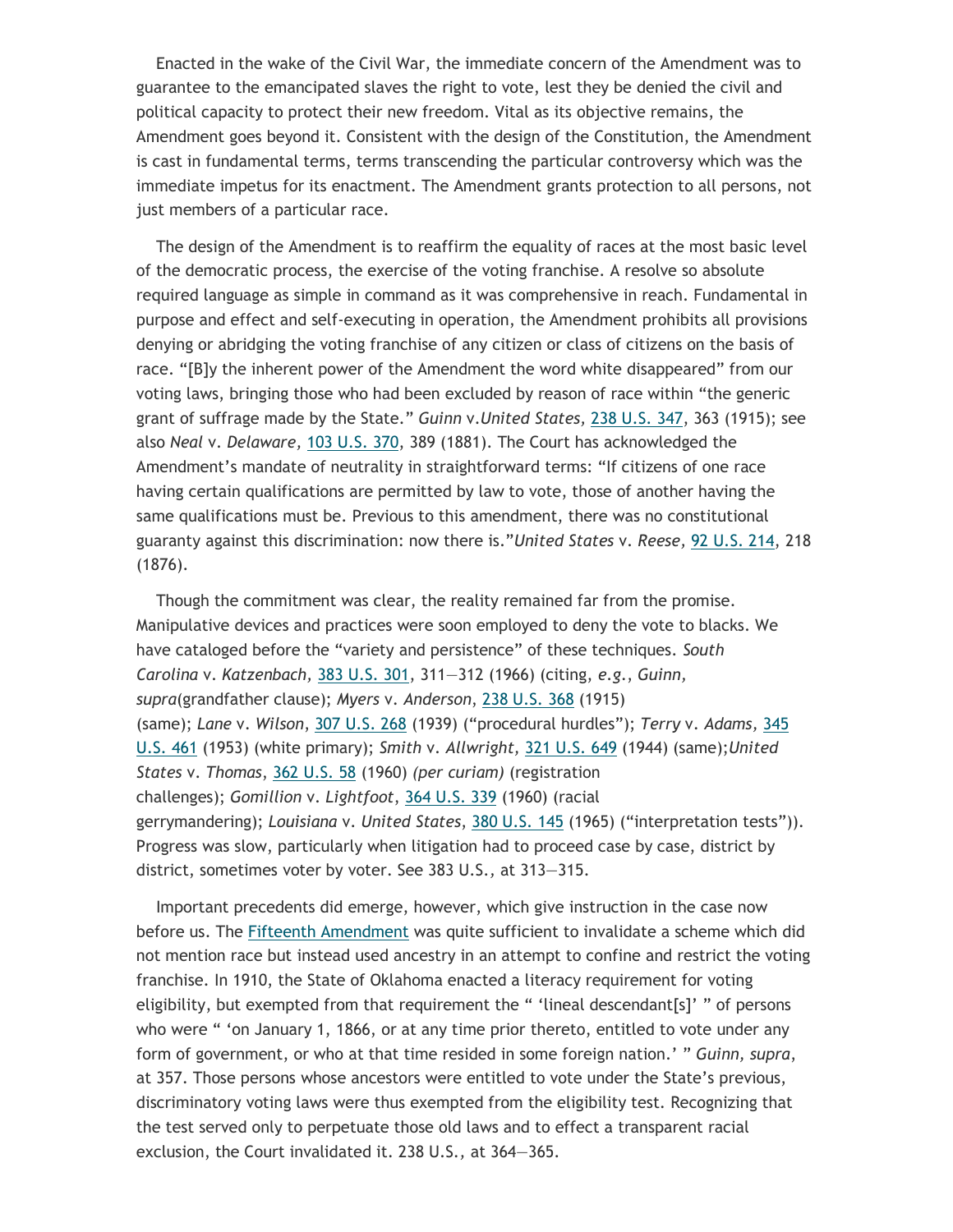More subtle, perhaps, than the grandfather device in *Guinn* were the evasions attempted in the white primary cases; but the [Fifteenth Amendment,](https://www.law.cornell.edu/supct-cgi/get-const?amendmentxv) again by its own terms, sufficed to strike down these voting systems, systems designed to exclude one racial class (at least) from voting. See *Terry, supra,* at 469—470; *Allwright, supra,*at 663—666 (overruling *Grovey* v. *Townsend*, [295 U.S. 45](https://www.law.cornell.edu/supct-cgi/get-us-cite?295+45) (1935)). The [Fifteenth Amendment,](https://www.law.cornell.edu/supct-cgi/get-const?amendmentxv) the Court held, could not be so circumvented: "The Amendment bans racial discrimination in voting by both state and nation. It thus establishes a national policy … not to be discriminated against as voters in elections to determine public governmental policies or to select public officials, national, state, or local." *Terry, supra*, at 467.

 Unlike the cited cases, the voting structure now before us is neither subtle nor indirect. It is specific in granting the vote to persons of defined ancestry and to no others. The State maintains this is not a racial category at all but instead a classification limited to those whose ancestors were in Hawaii at a particular time, regardless of their race. Brief for Respondent 38—40. The State points to theories of certain scholars concluding that some inhabitants of Hawaii as of 1778 may have migrated from the Marquesas Islands and the Pacific Northwest, as well as from Tahiti. *Id*., at 38—39, and n. 15. Furthermore, the State argues, the restriction in its operation excludes a person whose traceable ancestors were exclusively Polynesian if none of those ancestors resided in Hawaii in 1778; and, on the other hand, the vote would be granted to a person who could trace, say, one sixty-fourth of his or her ancestry to a Hawaiian inhabitant on the pivotal date. *Ibid*. These factors, it is said, mean the restriction is not a racial classification. We reject this line of argument.

 Ancestry can be a proxy for race. It is that proxy here. Even if the residents of Hawaii in 1778 had been of more diverse ethnic backgrounds and cultures, it is far from clear that a voting test favoring their descendants would not be a race-based qualification. But that is not this case. For centuries Hawaii was isolated from migration. 1 Kuykendall 3. The inhabitants shared common physical characteristics, and by 1778 they had a common culture. Indeed, the drafters of the statutory definition in question emphasized the "unique culture of the ancient Hawaiians" in explaining their work. Hawaii Senate Journal, Standing Committee Rep. No. 784, at 1354; see *ibid*. ("Modern scholarship also identified such race of people as culturally distinguishable from other Polynesian peoples"). The provisions before us reflect the State's effort to preserve that commonality of people to the present day. In the interpretation of the Reconstruction era civil rights laws we have observed that "racial discrimination" is that which singles out "identifiable classes of persons … solely because of their ancestry or ethnic characteristics." *Saint Francis College* v. *Al&nbhyph;Khazraji,* [481 U.S. 604,](https://www.law.cornell.edu/supct-cgi/get-us-cite?481+604) 613 (1987). The very object of the statutory definition in question and of its earlier congressional counterpart in the Hawaiian Homes Commission Act is to treat the early Hawaiians as a distinct people, commanding their own recognition and respect. The State, in enacting the legislation before us, has used ancestry as a racial definition and for a racial purpose.

 The history of the State's definition demonstrates the point. As we have noted, the statute defines "Hawaiian" as

"any descendant of the aboriginal peoples inhabiting the Hawaiian Islands which exercised sovereignty and subsisted in the Hawaiian Islands in 1778, and which peoples thereafter have continued to reside in Hawaii." Haw. Rev. Stat. §10-2.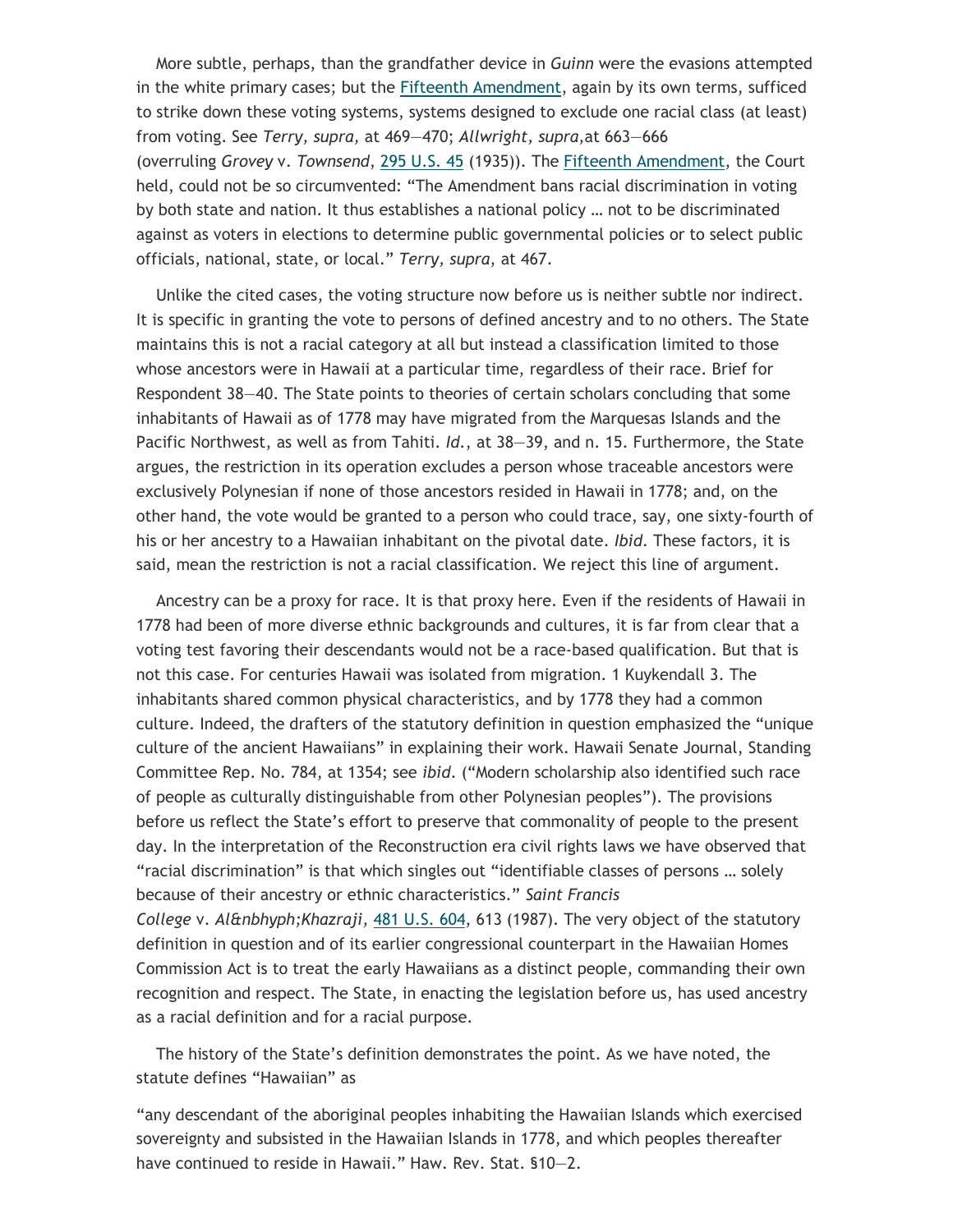A different definition of "Hawaiian" was first promulgated in 1978 as one of the proposed amendments to the State Constitution. As proposed, "Hawaiian" was defined as "any descendant of the races inhabiting the Hawaiian Islands, previous to 1778." 1 Proceedings of the Constitutional Convention of Hawaii of 1978, Committee of the Whole Rep. No. 13, at 1018. Rejected as not ratified in a valid manner, see *Kahalekai* v. *Doi*, 60 Haw. 324, 342, 590 P.2d 543, 555 (1979), the definition was modified and in the end promulgated in statutory form as quoted above. See Hawaii Senate Journal, Standing Committee Rep. No. 784, at 1350, 1353—1354; *id*., Conf. Comm. Rep. No. 77, at 998. By the drafters' own admission, however, any changes to the language were at most cosmetic. Noting that "[t]he definitions of 'native Hawaiian' and 'Hawaiian' are changed to substitute 'peoples' for 'races,'" the drafters of the revised definition "stress[ed] that this change is nonsubstantive, and that 'peoples' does mean 'races.'" *Ibid*.; see also *id*., at 999 ("[T]he word 'peoples' has been substituted for 'races' in the definition of 'Hawaiian'. Again, your Committee wishes to emphasize that this substitution is merely technical, and that 'peoples' does mean 'races' ").

 The next definition in Hawaii's compilation of statutes incorporates the new definition of "Hawaiian" and preserves the explicit tie to race:

" 'Native Hawaiian' means any descendant of not less than one-half part of the races inhabiting the Hawaiian Islands previous to 1778, as defined by the Hawaiian Homes Commission Act, 1920, as amended; provided that the term identically refers to the descendants of such blood quantum of such aboriginal peoples which exercised sovereignty and subsisted in the Hawaiian Islands in 1778 and which peoples thereafter continued to reside in Hawaii." Haw. Rev. Stat. §10—2.

This provision makes it clear: "[T]he descendants . . . of [the] aboriginal peoples" means "the descendant[s] . . . of the races." *Ibid*.

 As for the further argument that the restriction differentiates even among Polynesian people and is based simply on the date of an ancestor's residence in Hawaii, this too is insufficient to prove the classification is nonracial in purpose and operation. Simply because a class defined by ancestry does not include all members of the race does not suffice to make the classification race neutral. Here, the State's argument is undermined by its express racial purpose and by its actual effects.

 The ancestral inquiry mandated by the State implicates the same grave concerns as a classification specifying a particular race by name. One of the principal reasons race is treated as a forbidden classification is that it demeans the dignity and worth of a person to be judged by ancestry instead of by his or her own merit and essential qualities. An inquiry into ancestral lines is not consistent with respect based on the unique personality each of us possesses, a respect the Constitution itself secures in its concern for persons and citizens.

 The ancestral inquiry mandated by the State is forbidden by the [Fifteenth](https://www.law.cornell.edu/supct-cgi/get-const?amendmentxv)  [Amendment](https://www.law.cornell.edu/supct-cgi/get-const?amendmentxv) for the further reason that the use of racial classifications is corruptive of the whole legal order democratic elections seek to preserve. The law itself may not become the instrument for generating the prejudice and hostility all too often directed against persons whose particular ancestry is disclosed by their ethnic characteristics and cultural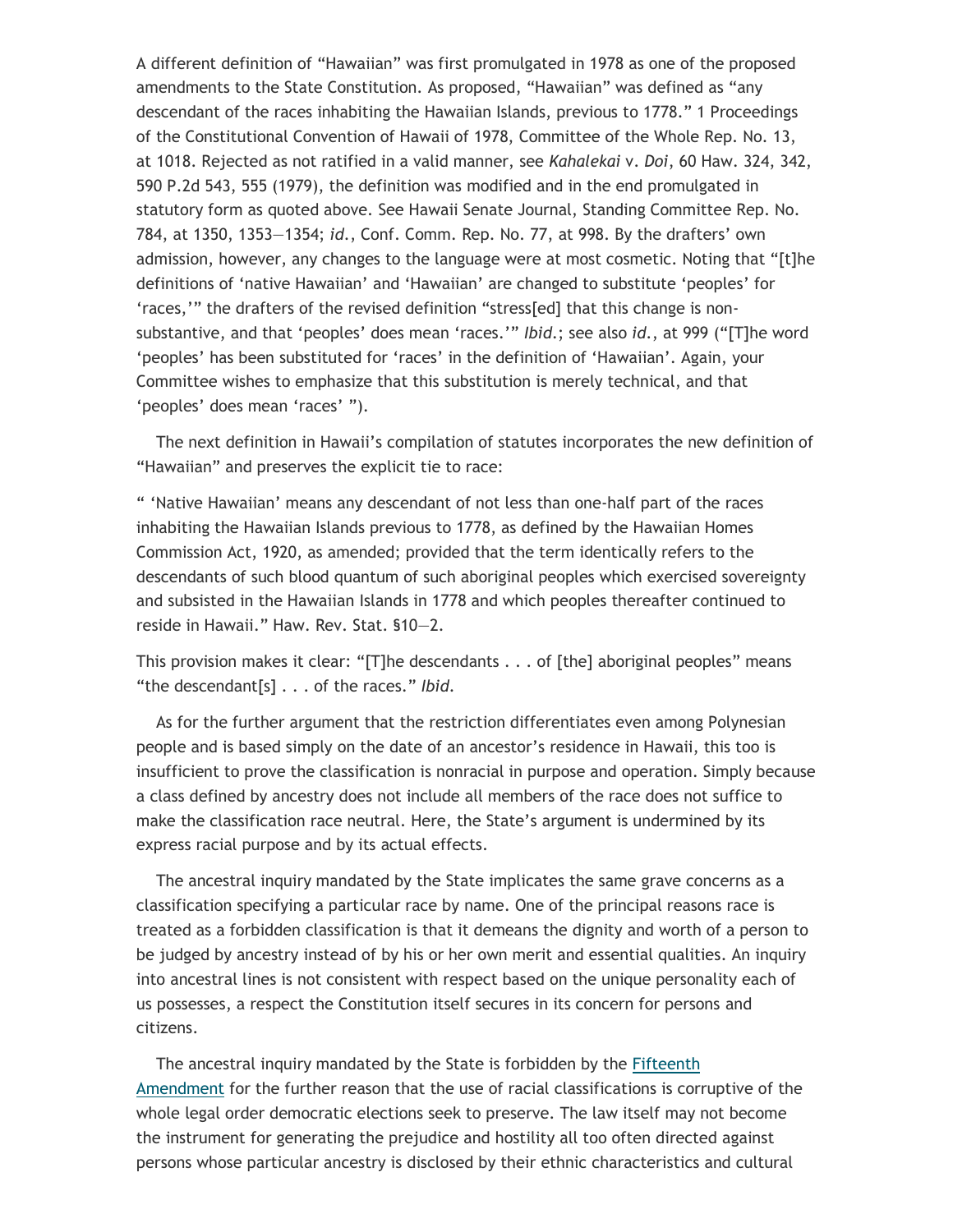traditions. "Distinctions between citizens solely because of their ancestry are by their very nature odious to a free people whose institutions are founded upon the doctrine of equality." *Hirabayashi* v. *United States,* [320 U.S. 81,](https://www.law.cornell.edu/supct-cgi/get-us-cite?320+81) 100 (1943). Ancestral tracing of this sort achieves its purpose by creating a legal category which employs the same mechanisms, and causes the same injuries, as laws or statutes that use race by name. The State's electoral restriction enacts a race-based voting qualification.

### IV

The State offers three principal defenses of its vot-

ing law, any of which, it contends, allows it to prevail even if the classification is a racial one under the Fif-

teenth Amendment. We examine, and reject, each of these arguments.

## A

 The most far reaching of the State's arguments is that exclusion of non-Hawaiians from voting is permitted under our cases allowing the differential treatment of certain members of Indian tribes. The decisions of this Court, interpreting the effect of treaties and congressional enactments on the subject, have held that various tribes retained some elements of quasi-sovereign authority, even after cession of their lands to the United States. See*Brendale* v. *Confederated Tribes and Bands of Yakima Nation,* [492 U.S. 408,](https://www.law.cornell.edu/supct-cgi/get-us-cite?492+408) 425 (1989) (plurality opinion); *Oliphant*v. *Suquamish Tribe,* [435 U.S. 191,](https://www.law.cornell.edu/supct-cgi/get-us-cite?435+191) 208 (1978). The retained tribal authority relates to self-governance. *Brendale, supra*, at 425 (plurality opinion). In reliance on that theory the Court has sustained a federal provision giving employment preferences to persons of tribal ancestry. *Mancari*, 417 U.S., at 553—555. The *Mancari* case, and the theory upon which it rests, are invoked by the State to defend its decision to restrict voting for the OHA trustees, who are charged so directly with protecting the interests of native Hawaiians.

 If Hawaii's restriction were to be sustained under *Mancari* we would be required to accept some beginning premises not yet established in our case law. Among other postulates, it would be necessary to conclude that Congress, in reciting the purposes for the transfer of lands to the State–and in other enactments such as the Hawaiian Homes Commission Act and the Joint Resolution of 1993–has determined that native Hawaiians have a status like that of Indians in organized tribes, and that it may, and has, delegated to the State a broad authority to preserve that status. These propositions would raise questions of considerable moment and difficulty. It is a matter of some dispute, for instance, whether Congress may treat the native Hawaiians as it does the Indian tribes. Compare Van Dyke, The Political Status of the Hawaiian People, 17 Yale L. & Pol'y Rev. 95 (1998), with Benjamin, Equal Protection and the Special Relationship: The Case of Native Hawaiians, 106 Yale L. J. 537 (1996). We can stay far off that difficult terrain, however.

 The State's argument fails for a more basic reason. Even were we to take the substantial step of finding authority in Congress, delegated to the State, to treat Hawaiians or native Hawaiians as tribes, Congress may not authorize a State to create a voting scheme of this sort.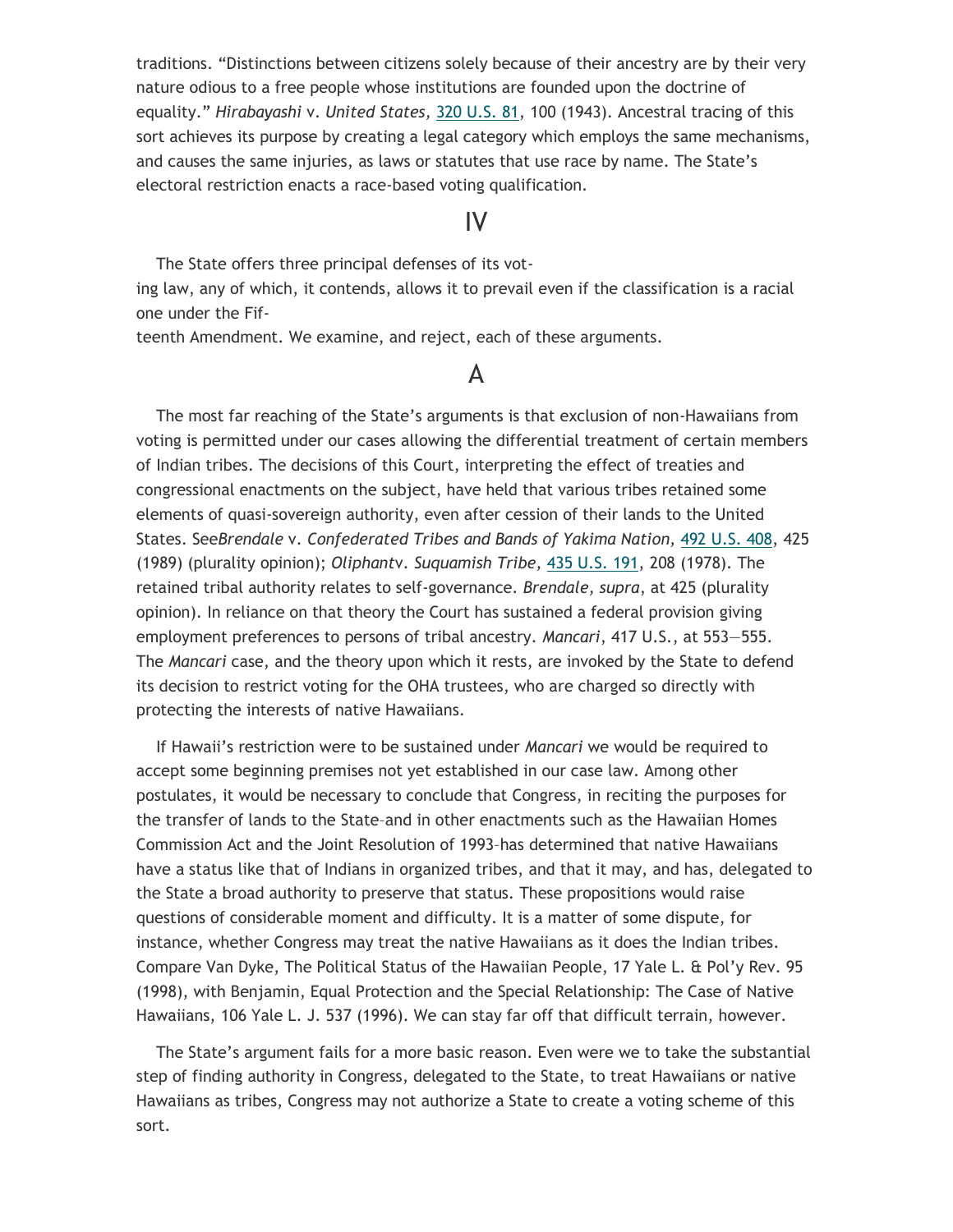Of course, as we have established in a series of cases, Congress may fulfill its treaty obligations and its responsibilities to the Indian tribes by enacting legislation dedicated to their circumstances and needs. See*Washington* v. *Washington State Commercial Passenger Fishing Vessel Assn*., [443 U.S. 658,](https://www.law.cornell.edu/supct-cgi/get-us-cite?443+658) 673, n. 20 (1979) (treaties securing preferential fishing rights); *United States* v. *Antelope*, [430 U.S. 641,](https://www.law.cornell.edu/supct-cgi/get-us-cite?430+641) 645—647 (1977) (exclusive federal jurisdiction over crimes committed by Indians in Indian country); *Delaware Tribal Business Comm.* v. *Weeks*, [430 U.S. 73,](https://www.law.cornell.edu/supct-cgi/get-us-cite?430+73) 84—85 (1977) (distribution of tribal property); *Moe* v. *Confederated Salish and Kootenai Tribes of Flathead Reservation*, [425](https://www.law.cornell.edu/supct-cgi/get-us-cite?425+463)  [U.S. 463,](https://www.law.cornell.edu/supct-cgi/get-us-cite?425+463) 479—480 (1976) (Indian immunity from state taxes); *Fisher* v. *District Court of Sixteenth Judicial Dist. of Mont.*, [424 U.S. 382,](https://www.law.cornell.edu/supct-cgi/get-us-cite?424+382) 390—391 (1976) *(per curiam)* (exclusive tribal court jurisdiction over tribal adoptions). As we have observed, "every piece of legislation dealing with Indian tribes and reservations … single[s] out for special treatment a constituency of tribal Indians." *Mancari, supra*, at 552.

 *Mancari*, upon which many of the above cases rely, presented the somewhat different issue of a preference in hiring and promoting at the federal Bureau of Indian Affairs (BIA), a preference which favored individuals who were "'one-fourth or more degree Indian blood and . . . member[s] of a Federally-recognized tribe.'" 417 U.S., at 553, n. 24 (quoting 44 BIAM 335, 3.1 (1972)). Although the classification had a racial component, the Court found it important that the preference was "not directed towards a 'racial' group consisting of 'Indians,'" but rather "only to members of 'federally recognized' tribes." 417 U.S., at 553, n.24. "In this sense," the Court held, "the preference [was] political rather than racial in nature." *Ibid.*; see also *id*., at 554 ("The preference, as applied, is granted to Indians not as a discrete racial group, but, rather, as members of quasi-sovereign tribal entities whose lives and activities are governed by the BIA in a unique fashion"). Because the BIA preference could be "tied rationally to the fulfillment of Congress' unique obligation toward the Indians," and was "reasonably and rationally designed to further Indian selfgovernment," the Court held that it did not offend the Constitution. *Id*., at 555. The opinion was careful to note, however, that the case was confined to the authority of the BIA, an agency described as "*sui generis*." *Id.,* at 554.

 Hawaii would extend the limited exception of *Mancari* to a new and larger dimension. The State contends that "one of the very purposes of OHA–and the challenged voting provision-is to afford Hawaiians a measure of self-governance," and so it fits the model of *Mancari*. Brief for Respondent 34. It does not follow from *Mancari*, however, that Congress may authorize a State to establish a voting scheme that limits the electorate for its public officials to a class of tribal Indians, to the exclusion of all non-Indian citizens.

 The tribal elections established by the federal statutes the State cites illuminate its error. See *id.,* at 22 (citing,*e.g*., the Menominee Restoration Act, [25 U.S.C. § 903b](https://www.law.cornell.edu/supct-cgi/get-usc-cite/25/903b) and the Indian Reorganization Act, [25 U.S.C. § 476\)](https://www.law.cornell.edu/supct-cgi/get-usc-cite/25/476). If a non-Indian lacks a right to vote in tribal elections, it is for the reason that such elections are the internal affair of a quasisovereign. The OHA elections, by contrast, are the affair of the State of Hawaii. OHA is a state agency, established by the State Constitution, responsible for the administration of state laws and obligations. See Haw. Const., Art. XII, §§5—6. The Hawaiian Legislature has declared that OHA exists to serve "as the principal public agency in th[e] State responsible for the performance, development, and coordination of programs and activities relating to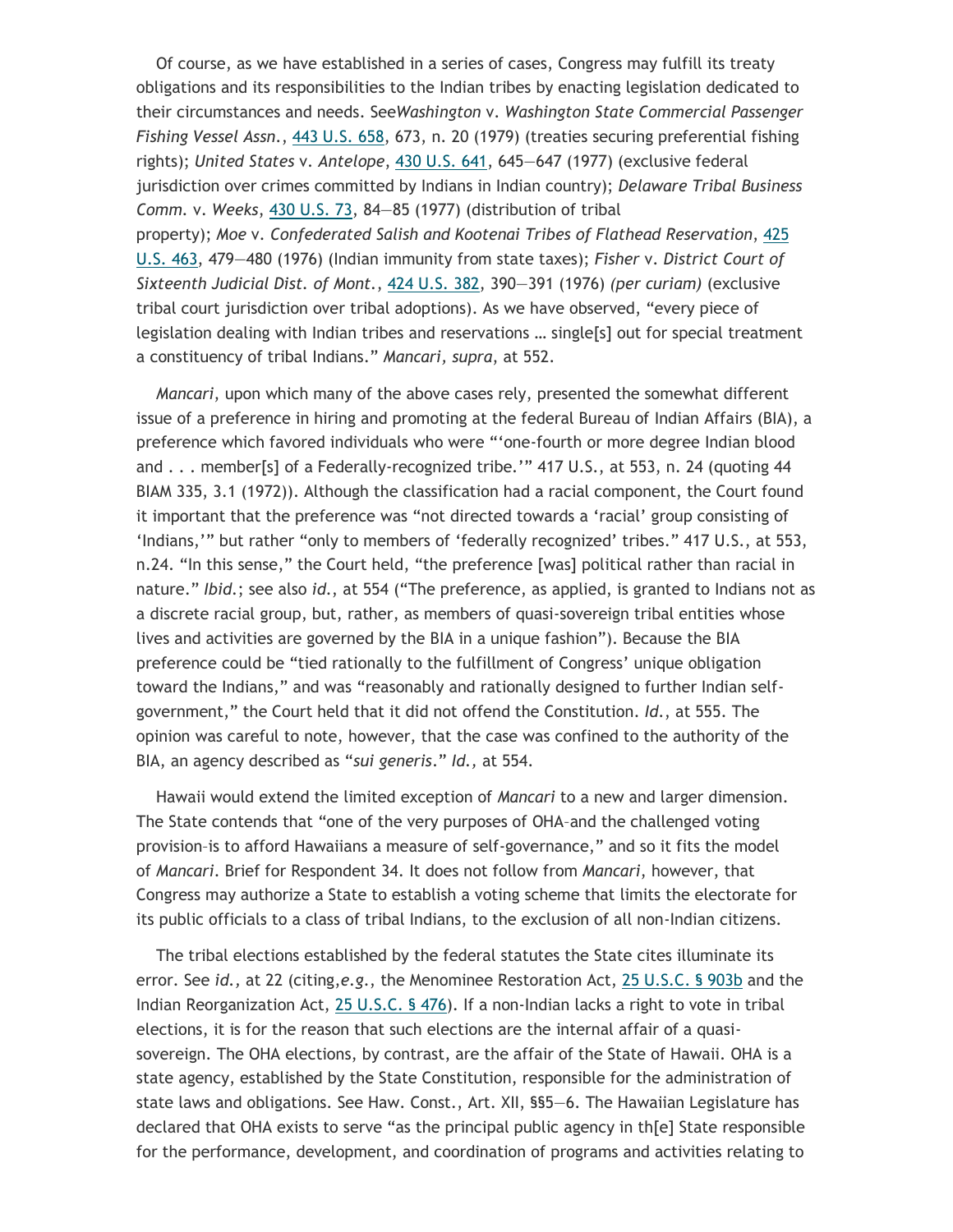native Hawaiians and Hawaiians." Haw. Rev. Stat. §10—3(3)); see also Lodging by Petitioner, Tab 6, OHA Annual Report 1993—94, p. 5 (May 27, 1994) (admitting that "OHA is technically a part of the Hawai'i state government," while asserting that "it operates as a semi-autonomous entity"). Foremost among the obligations entrusted to this agency is the administration of a share of the revenues and proceeds from public lands, granted to Hawaii to "be held by said State as a public trust." Admission Act §§5(b), (f), 73 Stat. 5, 6; see Haw. Const., Art. XII, §4.

 The delegates to the 1978 constitutional convention explained the position of OHA in the state structure:

"The committee intends that the Office of Hawaiian Affairs will be independent from the executive branch and all other branches of government although it will assume the status of a state agency. The chairman may be an ex officio member of the governor's cabinet. The status of the Office of Hawaiian Affairs is to be unique and special… . The committee developed this office based on the model of the University of Hawaii. In particular, the committee desired to use this model so that the office could have maximum control over its budget, assets and personnel. The committee felt that it was important to arrange a method whereby the assets of Hawaiians could be kept separate from the rest of the state treasury." 1 Proceedings of the Constitutional Convention of Hawaii of 1978, Standing Committee Rep. No. 59, at 645.

Although it is apparent that OHA has a unique position under state law, it is just as apparent that it remains an arm of the State.

 The validity of the voting restriction is the only question before us. As the court of appeals did, we assume the validity of the underlying administrative structure and trusts, without intimating any opinion on that point. Nonetheless, the elections for OHA trustee are elections of the State, not of a separate quasi-sovereign, and they are elections to which the [Fifteenth Amendment](https://www.law.cornell.edu/supct-cgi/get-const?amendmentxv) applies. To extend *Mancari* to this context would be to permit a State, by racial classification, to fence out whole classes of its citizens from decisionmaking in critical state affairs. The [Fifteenth Amendment](https://www.law.cornell.edu/supct-cgi/get-const?amendmentxv) forbids this result.

#### B

 Hawaii further contends that the limited voting franchise is sustainable under a series of cases holding that the rule of one person, one vote does not pertain to certain special purpose districts such as water or irrigation districts. See *Ball* v. *James,* [451 U.S.](https://www.law.cornell.edu/supct-cgi/get-us-cite?451+355)  [355](https://www.law.cornell.edu/supct-cgi/get-us-cite?451+355) (1981); *Salyer Land Co.* v. *Tulare Lake Basin Water Storage Dist.,* [410 U.S. 719](https://www.law.cornell.edu/supct-cgi/get-us-cite?410+719) (1973). Just as the *Mancari* argument would have involved a significant extension or new application of that case, so too it is far from clear that the *Salyer* line of cases would be at all applicable to statewide elections for an agency with the powers and responsibilities of OHA.

 We would not find those cases dispositive in any event, however. The question before us is not the one-person, one-vote requirement of the [Fourteenth Amendment,](https://www.law.cornell.edu/supct-cgi/get-const?amendmentxiv) but the race neutrality command of the [Fifteenth Amendment.](https://www.law.cornell.edu/supct-cgi/get-const?amendmentxv) Our special purpose district cases have not suggested that compliance with the one-person, one-vote rule of the [Fourteenth](https://www.law.cornell.edu/supct-cgi/get-const?amendmentxiv)  [Amendment](https://www.law.cornell.edu/supct-cgi/get-const?amendmentxiv) somehow excuses compliance with the [Fifteenth Amendment.](https://www.law.cornell.edu/supct-cgi/get-const?amendmentxv) We reject that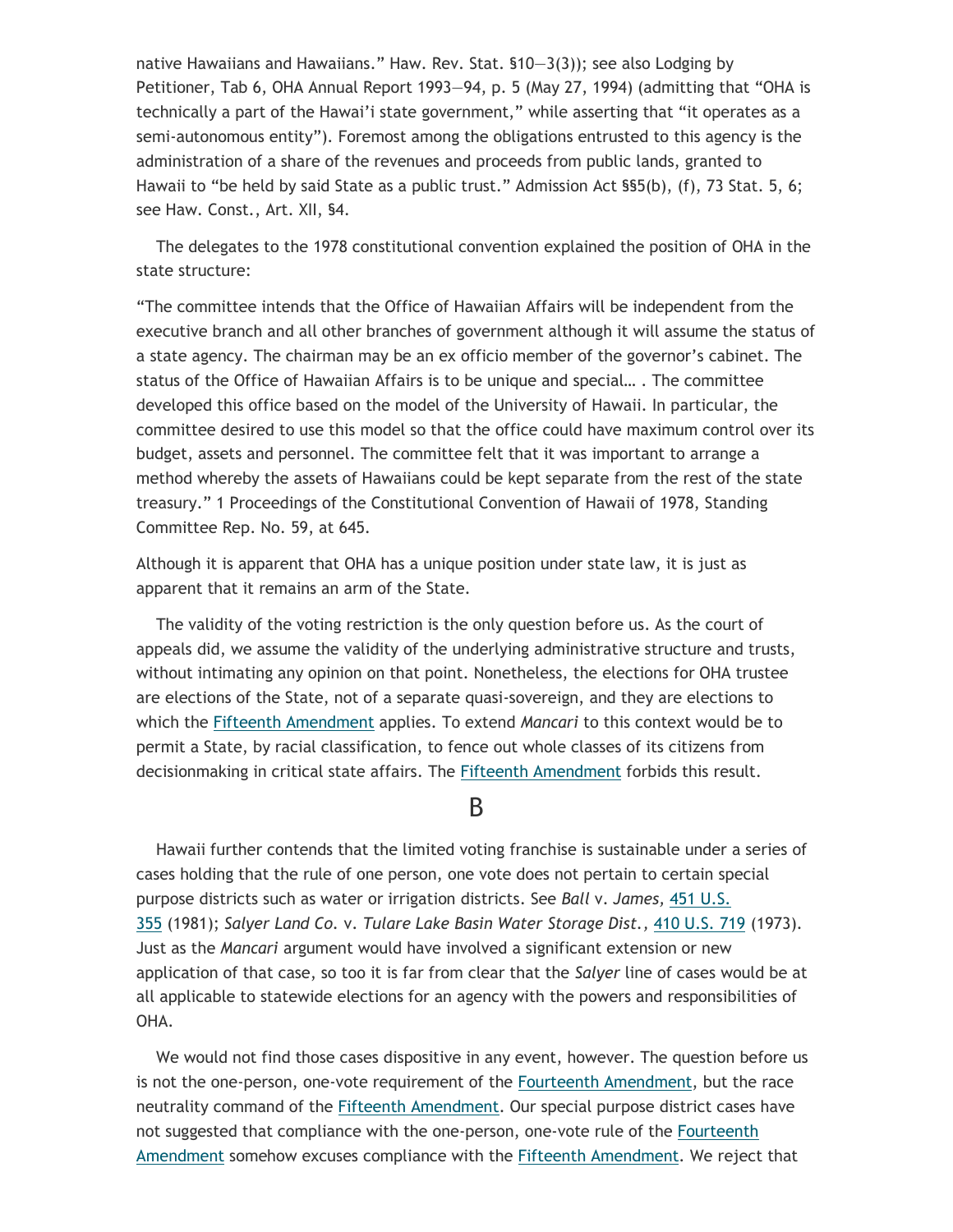argument here. We held four decades ago that state authority over the boundaries of political subdivisions, "extensive though it is, is met and overcome by the [Fifteenth](https://www.law.cornell.edu/supct-cgi/get-const?amendmentxv)  [Amendment](https://www.law.cornell.edu/supct-cgi/get-const?amendmentxv) to the Constitution." *Gomillion,* 364 U.S., at 345. The [Fifteenth](https://www.law.cornell.edu/supct-cgi/get-const?amendmentxv)  [Amendment](https://www.law.cornell.edu/supct-cgi/get-const?amendmentxv) has independent meaning and force. A State may not deny or abridge the right to vote on account of race, and this law does so.

### C

 Hawaii's final argument is that the voting restriction does no more than ensure an alignment of interests between the fiduciaries and the beneficiaries of a trust. Thus, the contention goes, the restriction is based on beneficiary status rather than race.

 As an initial matter, the contention founders on its own terms, for it is not clear that the voting classification is symmetric with the beneficiaries of the programs OHA administers. Although the bulk of the funds for which OHA is responsible appears to be earmarked for the benefit of "native Hawaiians," the State permits both "native Hawaiians" and "Hawaiians" to vote for the office of trustee. The classification thus appears to create, not eliminate, a differential alignment between the identity of OHA trustees and what the State calls beneficiaries.

 Hawaii's argument fails on more essential grounds. The State's position rests, in the end, on the demeaning premise that citizens of a particular race are somehow more qualified than others to vote on certain matters. That reasoning attacks the central meaning of the [Fifteenth Amendment](https://www.law.cornell.edu/supct-cgi/get-const?amendmentxv). The Amendment applies to "any election in which public issues are decided or public officials selected." *Terry,* 345 U.S., at 468. There is no room under the Amendment for the concept that the right to vote in a particular election can be allocated based on race. Race cannot qualify some and disqualify others from full participation in our democracy. All citizens, regardless of race, have an interest in selecting officials who make policies on their behalf, even if those policies will affect some groups more than others. Under the [Fifteenth Amendment](https://www.law.cornell.edu/supct-cgi/get-const?amendmentxv) voters are treated not as members of a distinct race but as members of the whole citizenry. Hawaii may not assume, based on race, that petitioner or any other of its citizens will not cast a principled vote. To accept the position advanced by the State would give rise to the same indignities, and the same resulting tensions and animosities, the Amendment was designed to eliminate. The voting restriction under review is prohibited by the [Fifteenth Amendment.](https://www.law.cornell.edu/supct-cgi/get-const?amendmentxv)

\* \* \*

 When the culture and way of life of a people are all but engulfed by a history beyond their control, their sense of loss may extend down through generations; and their dismay may be shared by many members of the larger community. As the State of Hawaii attempts to address these realities, it must, as always, seek the political consensus that begins with a sense of shared purpose. One of the necessary beginning points is this principle: The Constitution of the United States, too, has become the heritage of all the citizens of Hawaii.

 In this case the [Fifteenth Amendment](https://www.law.cornell.edu/supct-cgi/get-const?amendmentxv) invalidates the electoral qualification based on ancestry. The judgment of the Court of Appeals for the Ninth Circuit is reversed.